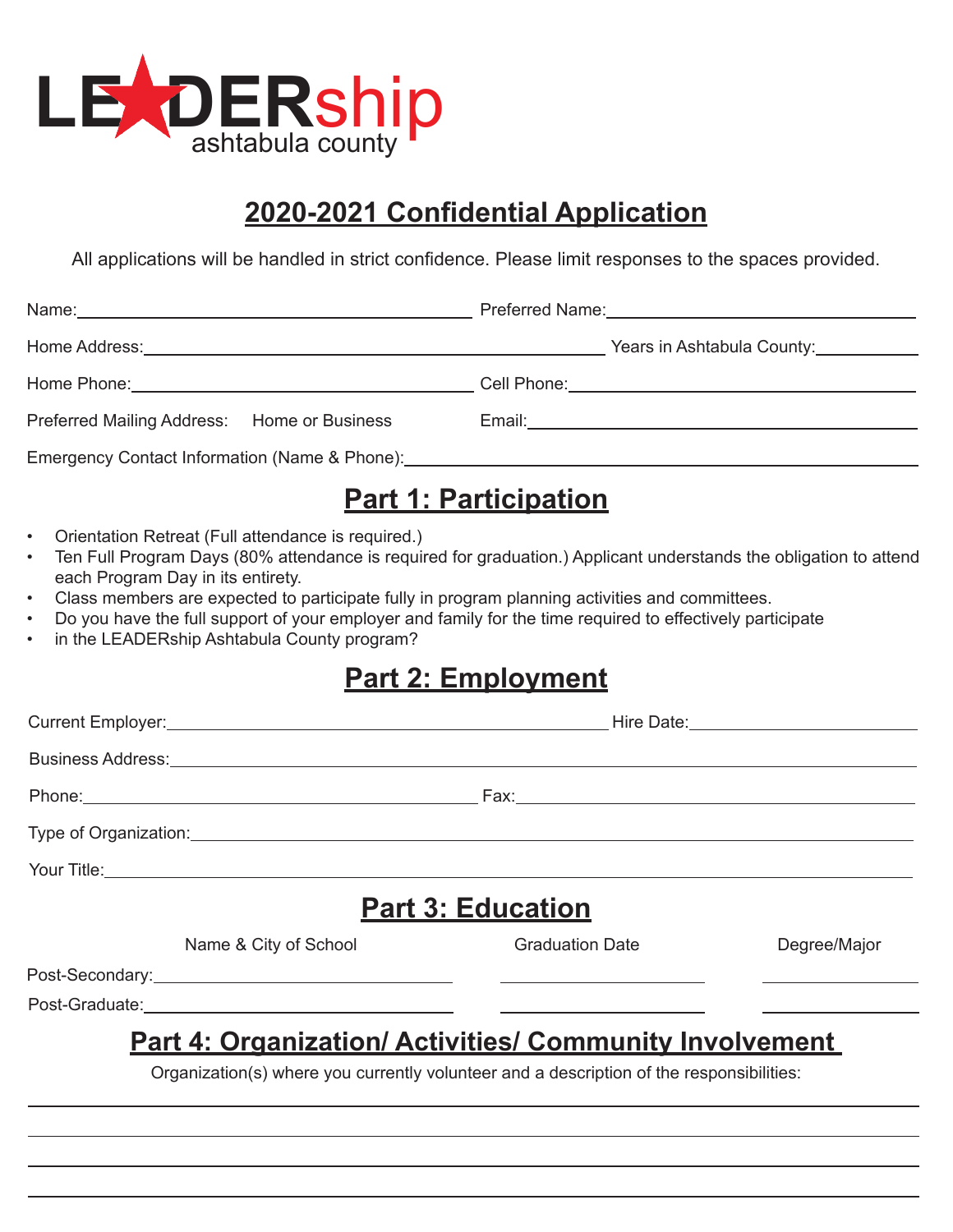

List, in order of importance to you, organizations of which you have been a member (i.e. community, professional, organized labor, religious, social, athletic, etc.):

 $\overline{a}$  $\overline{a}$  $\overline{a}$ 

 $\overline{a}$ 

 $\overline{a}$ 

 $\overline{a}$ 

<u> 1980 - Johann Stoff, Amerikaansk politiker (</u>

Organization **Dates of Membership Dates of Membership Designal Position Held** 

What have you accomplished in any of these activities you believe to be a significant leadership role?

**Part 5: General**

What do you hope to gain and how do you expect to utilize your LEADERship Ashtabula County experience?

In your judgment, what are the two most pressing issues facing Ashtabula County today? Explain why and give any recommendations you may have for approaching and resolving these issues.

|                                           | <b>Part 6: Tuition</b>                                                                    |                                                                                                                                                                                                                                |
|-------------------------------------------|-------------------------------------------------------------------------------------------|--------------------------------------------------------------------------------------------------------------------------------------------------------------------------------------------------------------------------------|
|                                           | Tuition for the 2021 class is \$2000. How will your tuition be paid?                      |                                                                                                                                                                                                                                |
| Employer:_____________                    |                                                                                           | Other (Please Specify:                                                                                                                                                                                                         |
|                                           | If you need financial assistance, please call the LEADERship office for more information. |                                                                                                                                                                                                                                |
| make tuition payments in a timely manner. |                                                                                           | I understand the purpose of the LEADERship Ashtabula County Program and that completion of this appli-<br>cation does no ensure acceptance into the class. If selected to participate, I will devote the time required and     |
|                                           |                                                                                           | Date: the contract of the contract of the contract of the contract of the contract of the contract of the contract of the contract of the contract of the contract of the contract of the contract of the contract of the cont |
| Please mail application to:               | LEADERship Ashtabula County, Inc.<br>PO Box 643<br>Ashtabula, OH. 44005-0643              |                                                                                                                                                                                                                                |
|                                           | Email: kelli@leadershipac.org<br>Phone: 440.998.3888<br>www.leadershipac.org              |                                                                                                                                                                                                                                |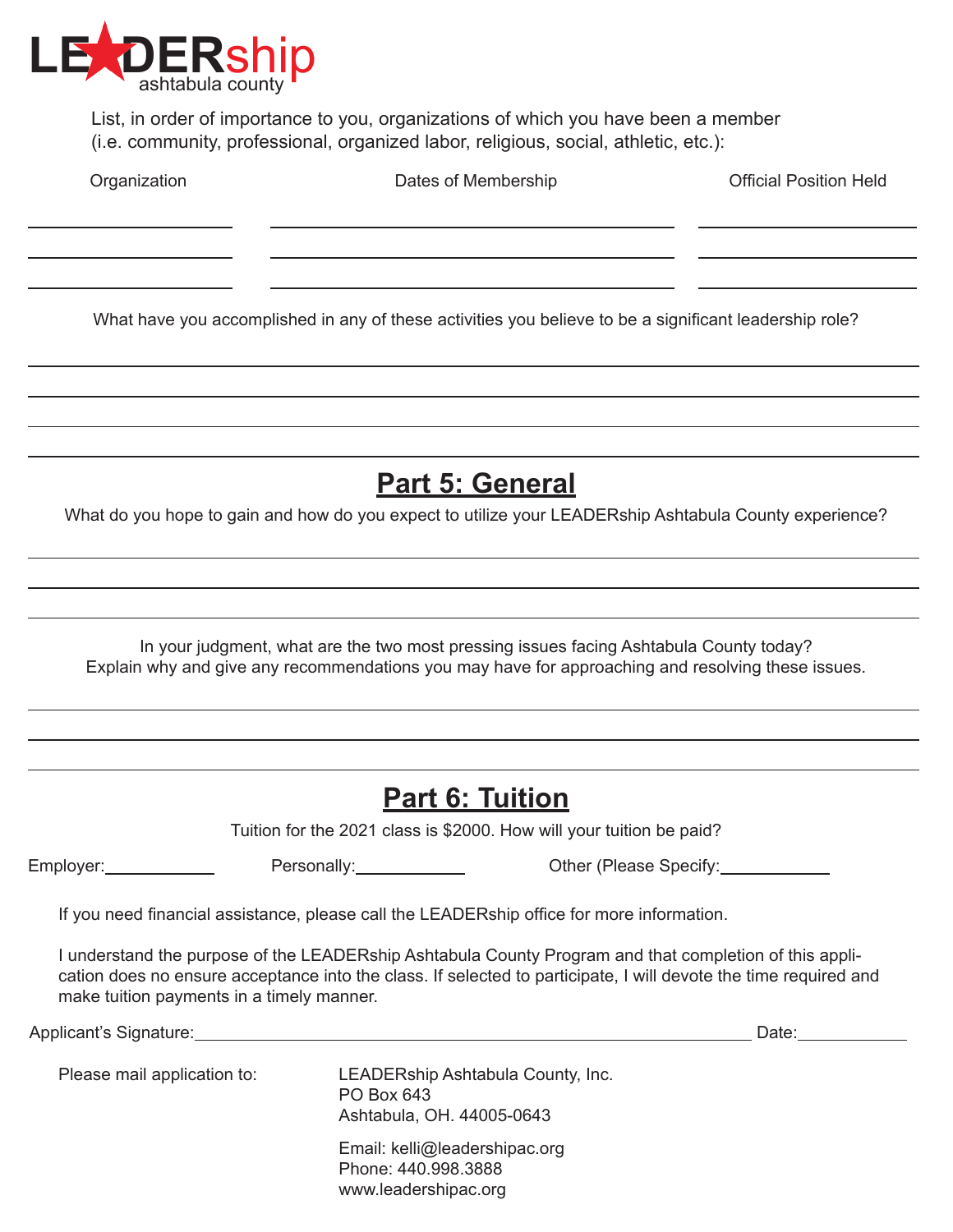

# **LEADERship Ashtabula County References**

Name of Applicant:

Please list three references, at least one being a LEADERship Member.

|          | Name: Name: Name: Name: Name: Name: Name: Name: Name: Name: Name: Name: Name: Name: Name: Name: Name: Name: Name: Name: Name: Name: Name: Name: Name: Name: Name: Name: Name: Name: Name: Name: Name: Name: Name: Name: Name: |                    |  |
|----------|-------------------------------------------------------------------------------------------------------------------------------------------------------------------------------------------------------------------------------|--------------------|--|
|          |                                                                                                                                                                                                                               |                    |  |
|          |                                                                                                                                                                                                                               |                    |  |
|          |                                                                                                                                                                                                                               |                    |  |
| Phone: ( |                                                                                                                                                                                                                               |                    |  |
|          |                                                                                                                                                                                                                               |                    |  |
|          |                                                                                                                                                                                                                               |                    |  |
|          |                                                                                                                                                                                                                               |                    |  |
|          |                                                                                                                                                                                                                               | $\mathsf{Zip}\_\_$ |  |
| Phone: ( |                                                                                                                                                                                                                               |                    |  |
|          | Name: Name: Name: Name: Name: Name: Name: Name: Name: Name: Name: Name: Name: Name: Name: Name: Name: Name: Name: Name: Name: Name: Name: Name: Name: Name: Name: Name: Name: Name: Name: Name: Name: Name: Name: Name: Name: |                    |  |
|          |                                                                                                                                                                                                                               |                    |  |
|          |                                                                                                                                                                                                                               |                    |  |
|          |                                                                                                                                                                                                                               |                    |  |
| Phone: ( |                                                                                                                                                                                                                               |                    |  |

**We are a network of individuals - working individually and Collectively - strengthening community.**